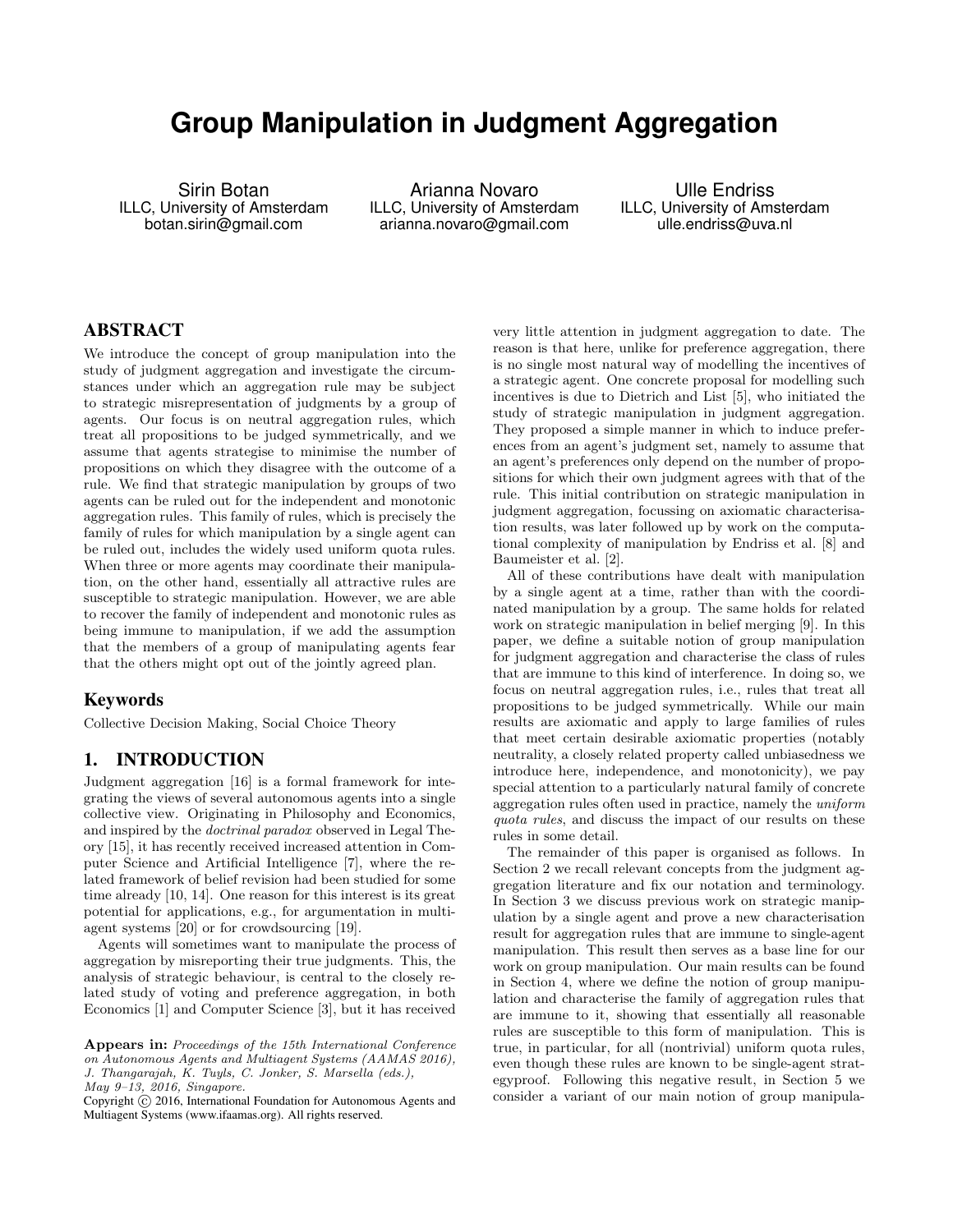tion, under which individual agents may opt out of a coalition of manipulators. We show that under this alternative definition we can obtain more positive results, and that the difference between immunity against single-agent and group manipulation disappears again. Section 6 concludes.

## 2. PRELIMINARIES

In this section, we introduce the relevant notation and terminology to speak about judgment aggregation (JA). Specifically, we shall work with the standard framework of JA [7, 13, 17], going back to the work of List and Pettit [16]. We also introduce a number of novel concepts we require for our purposes that may be of independent interest, namely the axiom of unbiasedness and the notions of flipping a formula in a judgment set and of restricting an aggregation rule.

#### 2.1 Basic Notation and Terminology

An agenda is a finite set of formulas of propositional logic of the form  $\Phi = \Phi^+ \cup {\neg \varphi \mid \varphi \in \Phi^+}$ , such that  $\Phi^+$ , the pre-agenda, only contains formulas that are not negated. We call  $\Phi$  *atomic* in case  $\Phi^+$  only contains atomic propositions.<sup>1</sup> A judgment set for  $\Phi$  is a subset  $J \subseteq \Phi$ . We call  $J$  complete if  $\varphi \in J$  or  $\neg \varphi \in J$  for all  $\varphi \in \Phi^+$ ; we call J complementfree if  $\varphi \notin J$  or  $\neg \varphi \notin J$  for all  $\varphi \in \Phi^+$ ; and we call J consistent if it is logically consistent.  $\mathcal{J}(\Phi)$  denotes the set of all complete and consistent judgment sets over Φ.

Let  $\mathcal{N} = \{1, \ldots, n\}$  be a finite set of agents. A profile  $J = (J_1, \ldots, J_n)$  is a vector of judgment sets, one for each agent. Agent *i* is said to *accept* formula  $\varphi \in \Phi$  if  $\varphi \in J_i$ ; otherwise she rejects  $\varphi$ . We write  $N_{\varphi}^{J} = \{i \in \mathcal{N} \mid \varphi \in J_i\}$  for the *coalition of supporters* of  $\varphi$  in profile **J**, i.e., for the set of agents who accept  $\varphi$  in  $J$ . We furthermore write  $(\bm{J}_{-i}, J_i')$ for the profile that is like  $J$ , except that  $J_i$  has been replaced by  $J_i'$ . We say that profiles  $J$  and  $J'$  are C-variants, for some coalition  $C \subseteq \mathcal{N}$ , if  $J_i = J'_i$  for all  $i \in \mathcal{N} \setminus C$ . A profile is called unanimous if it is of the form  $\mathbf{J} = (J, \ldots, J)$ .

For  $\varphi \in \Phi^+$ , we denote with  $J^{\neq \varphi}$  the result of *flipping*  $\varphi$  in judgment set J (i.e., of replacing  $\varphi$  by  $\neg \varphi$  or  $\neg \varphi$  by  $(\varphi)$ . Analogously, for  $S \subseteq \Phi^+$ , we denote with  $J^{\rightleftarrows S'}$  the result of flipping all the formulas in  $S$  in judgment set  $J$ . For example,  $\{p, \neg q, r\}^{\rightleftarrows \{p,q\}} = \{\neg p, q, r\}$ . Note that this flipping operation is cardinality-preserving, i.e., we always have  $|\tilde{J}| = |J^{\overline{\rightleftharpoons}S}|$ , for any J and S. Finally, we use  $J^{\overline{\rightleftharpoons}S}$ to denote the result of flipping the formulas in  $S$  in all the judgment sets in a given profile  $J$ .

#### 2.2 Aggregation Rules

An aggregation rule is a function  $F: \mathcal{J}(\Phi)^n \to 2^{\Phi}$  that assigns a collective judgment set  $F(\mathbf{J}) \subseteq \Phi$  to every complete and consistent profile  $(2^{\Phi}$  denotes the powerset of  $\Phi$ ). If  $\varphi \in F(\mathbf{J})$ , then that means that the group accepts  $\varphi$ .

An example for an aggregation rule is the (weak) *majority* rule, which accepts a formula if and only if at least half of the agents do. A *uniform quota rule*  $F_q$  is an aggregation rule induced by a number  $q \in \{0, 1, \ldots, n+1\}$  such that:

$$
F_q(\boldsymbol{J}) \;\; = \;\; \{\varphi \in \Phi \mid \#N_{\varphi}^{\boldsymbol{J}} \geqslant q\}
$$

Thus, we obtain the majority rule for  $q = \lceil \frac{n}{2} \rceil$ . The unanimity rule is the uniform quota rule with quota  $q = n$ (requiring all agents to accept a formula for it to get accepted) and the nomination rule is the uniform quota rule with  $q = 1$  (requiring acceptance by at least one agent).

A constant rule is a rule that returns the same fixed judgment set for every possible profile. Two examples for constant rules are the trivial uniform quota rules with quotas  $q = 0$  and  $q = n + 1$ , respectively, which always accept or reject all formulas, respectively. The dictatorship of agent  $i \in \mathcal{N}$  is the rule  $F^i: \mathbf{J} \mapsto J_i$ , returning the judgment set of i, whatever the judgments of the others.

We define the *restriction* of an aggregation rule  $F$  to a coalition  $C \subseteq \mathcal{N}$  and a subset  $\Psi^+ \subseteq \Phi^+$  of the pre-agenda for a given profile  $J \in \mathcal{J}(\Phi)^n$  as the following aggregation rule  $F'$ , defined for the agents in C and the agenda  $\Psi := \Psi^+ \cup {\{\neg \psi \mid \psi \in \Psi^+\}}$ . F' receives a profile in  $\mathcal{J}(\Psi)^{|C|}$ as input. We then amend this small profile to obtain a large profile in  $\mathcal{J}(\Phi)^n$  by fixing the judgment sets of agents not in  $C$  as in  $J$  and by fixing the judgments of agents in  $C$  on agenda formulas not in  $\Psi$  also as in  $J$ . Finally, we compute the output of  $F$  for the large profile and return the judgments as far as the agenda formulas in  $\Psi$  are concerned as the output of  $F^{\prime}$ .<sup>2</sup> Note that for every C and  $\Psi^+$ , there are several restrictions of  $F$  (namely one for every  $J$ ).

#### 2.3 Axioms

Any given rule may or may not satisfy a number of normatively desirable properties, usually referred to as axioms. Several such axioms will play a role in this paper.

First, F is independent if  $N_{\varphi}^{J} = N_{\varphi}^{J'}$  implies  $\varphi \in F(J) \Leftrightarrow$  $\varphi \in F(\mathbf{J}')$ , i.e., if acceptance of a formula only depends on which agents accept that same formula. Second,  $F$  is monotonic if  $\varphi \in J'_i \setminus J_i$  for some  $i \in \mathcal{N}$  implies  $\varphi \in F(\mathbf{J}) \Rightarrow$  $\varphi \in F(\mathbf{J}_{-i}, J'_i)$ , i.e., if additional support for an accepted formula never causes that formula to be rejected. The following simple result provides a convenient characterisation of rules that are both independent and monotonic.

LEMMA 1. An aggregation rule  $F$  is both independent and monotonic if and only if, for all profiles  $J, J' \in \mathcal{J}(\Phi)^n$  and all formulas  $\varphi \in \Phi$ , it is the case that  $N_{\varphi}^J \subseteq N_{\varphi}^{J'}$  implies  $\varphi \in F(\mathbf{J}) \Rightarrow \varphi \in F(\mathbf{J'})$ .

PROOF.  $(\Leftarrow)$  Suppose the stated condition holds. Independence follows by observing that  $N_{\varphi}^{J} = N_{\varphi}^{J'}$  implies both  $N_{\varphi}^{J} \subseteq N_{\varphi}^{J'}$  and  $N_{\varphi}^{J'} \subseteq N_{\varphi}^{J}$ . Monotonicity follows when we consider two profiles that are  $\{i\}$ -variants of each other.

 $(\Rightarrow)$  Suppose  $F$  is both independent and monotonic. Consider a scenario with  $N_{\varphi}^{J} \subseteq N_{\varphi}^{J'}$  and  $\varphi \in F(J)$ . We need to show  $\varphi \in F(\mathbf{J'})$ . In case  $N_{\varphi}^{\mathbf{J}} = N_{\varphi}^{\mathbf{J'}}$ , the claim follows from independence. Otherwise, let  $\{i_1, \ldots, i_\ell\} = N_{\varphi}^{J'} \setminus N_{\varphi}^{J}$ , with  $\ell > 0$ , be the agents who change their mind on  $\varphi$  as we move from  $J$  to  $J'$ . Define a sequence of complete and consistent profiles as follows:

<sup>1</sup>While much of the theoretical literature on JA is concerned with the challenge of preserving complex logical dependencies during aggregation, many practical applications of JA can be accurately modelled using atomic agendas. An example is collective annotation using crowdsourcing [19].

 $^2\mathrm{We}$  will make use of such restrictions in two cases. In one case  $\Psi^+ = \Phi^+$ , and in the other  $\Phi$  is assumed to be atomic. Thus, restrictions are well-defined in both cases. In the general case, care needs to be taken as not all consistent judgment sets over  $\Psi$  will necessarily remain consistent when extended with the fixed choices made for formulas in  $\Phi \setminus \Psi$ .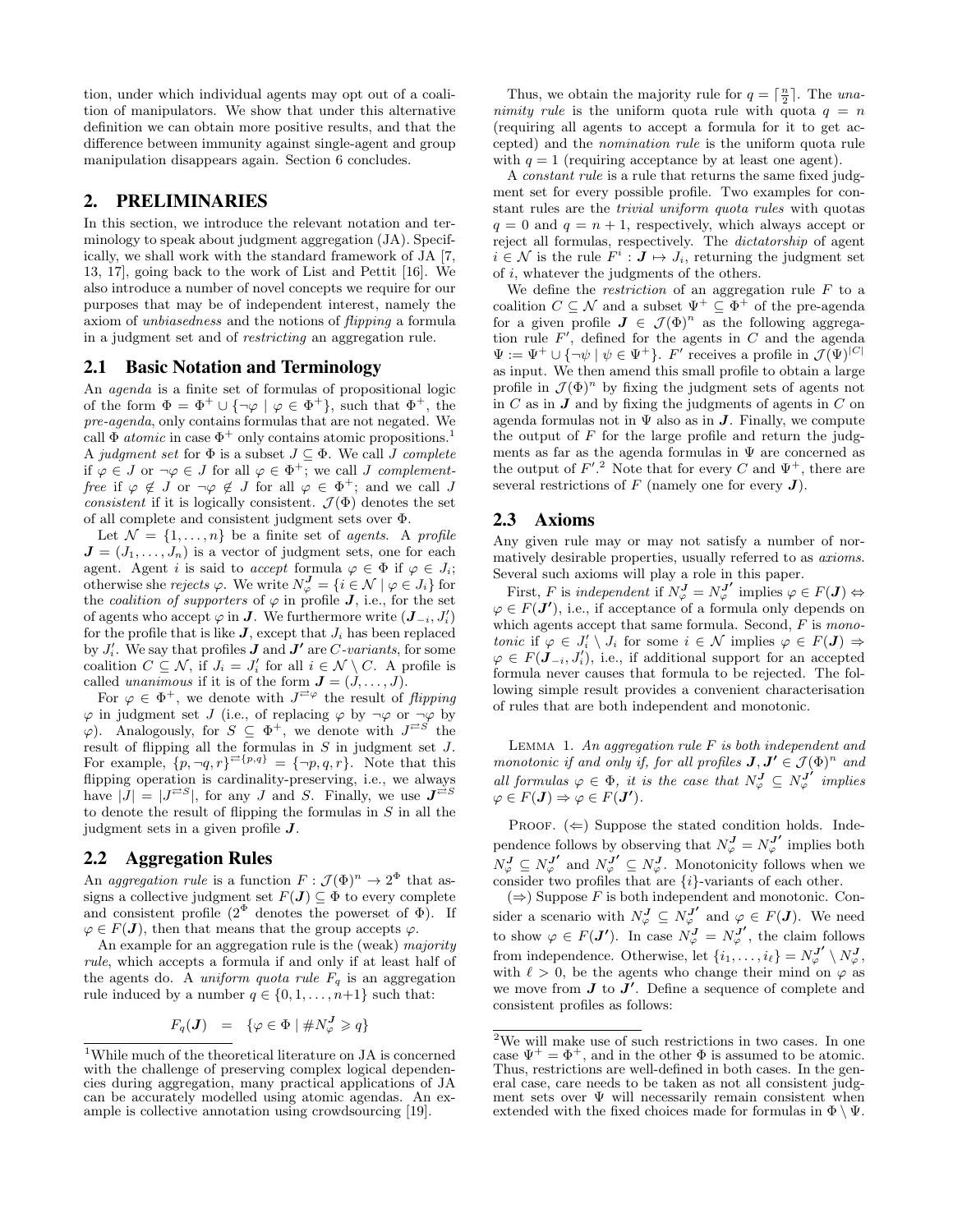$$
\begin{array}{rcl} \bm{J}^{0} & := & \bm{J} \\ \bm{J}^{k} & := & (\bm{J}^{k-1}_{-i_k}, J'_{i_k}) \quad \text{for } k \in \{1, \ldots, \ell\} \end{array}
$$

Thus, we start with  $J$  and replace the judgment sets of one agent at a time to eventually arrive at  $J^{\ell} = J'$ . By monotonicity,  $\varphi \in F(\mathbf{J}^{k-1}) \Rightarrow \varphi \in F(\mathbf{J}^k)$  for all  $k \in \{1, \ldots, \ell\}.$ Hence, by induction, we get  $\varphi \in F(\mathbf{J}^{\ell}) = F(\mathbf{J}')$ .

Third, an aggregation rule F is neutral if  $N_{\varphi}^{J} = N_{\psi}^{J}$  implies  $\varphi \in F(\mathbf{J}) \Leftrightarrow \psi \in F(\mathbf{J})$ . Thus, a neutral rule treats all propositions symmetrically, in the sense of either accepting all or none of any set of formulas with exactly the same coalition of supporters.

This standard axiom of neutrality, however, does not capture all symmetry requirements that one might reasonably want to impose. Specifically, as two complementary formulas  $\varphi$  and  $\neg \varphi$  can never have the same coalition of supporters in a given profile (as accepting both would be inconsistent and as accepting neither would be incomplete), neutrality does not have to say anything about their relative treatment by the aggregation rule. To address this issue, we introduce a new axiom. We call an aggregation rule  $F$  unbiased if  $F(\mathbf{J}^{\rightleftarrows S}) = F(\mathbf{J})^{\rightleftarrows S}$  for any profile  $\mathbf{J} \in \mathcal{J}(\Phi)^n$ and set  $S \subseteq \Phi^+$  such that also  $J^{\rightleftarrows S} \in \mathcal{J}(\Phi)^n$ . Thus, unbiasedness of  $F$  requires that when we flip the formulas in the input, then the formulas in the output returned by  $F$  should flip in the same way. In other words,  $F$  is not biased for or against negated formulas.<sup>3</sup>

The following technical lemma will be useful later on.

LEMMA 2. Let  $F$  be an unbiased aggregation rule. Then  $|F(\mathbf{J})| = |F(\mathbf{J}^{\rightleftarrows S})|$  for any profile  $\mathbf{J} \in \tilde{\mathcal{J}}(\Phi)^n$  and any set  $S \subseteq \Phi^+$  such that  $J^{\neq S} \in \mathcal{J}(\Phi)^n$ .

PROOF. We get  $|F(\mathbf{J})| = |F(\mathbf{J})^{\neq S}|$  as  $F(\mathbf{J})$  is a judgment set, and  $|F(\mathbf{J})^{\rightleftarrows S}| = |F(\mathbf{J}^{\geq S})|$  as F is unbiased.

As is well known, all uniform quota rules are independent, monotonic, and neutral  $[4]$ .<sup>4</sup> It is easy to check that they also are unbiased, and that the same holds for the dictatorships. Constant rules are independent and monotonic, but (with the exception of the trivial rules that accept all formulas or reject all formulas) they are neither neutral nor unbiased.

#### 3. SINGLE-AGENT MANIPULATION

In this section, we establish a baseline result on strategic manipulation by a single agent and discuss the relationship between our result and a closely related result by Dietrich and List [5]. We begin by fixing a notion of preference over judgment sets, which we will also make use of later on when discussing strategic manipulation by groups of agents.

 ${}^{4}{\rm The}$  same is not true for many other practically useful aggregation rules. In particular, many of them, such as the distance-based rules [18], violate independence.

## 3.1 Preferences

To model the incentives of an agent to engage in strategic manipulation, we need to model her preferences. Following Dietrich and List [5], we will assume that the most preferred judgment set of agent i is always her own truthfully held judgment set  $J_i$  and that other judgment sets are ranked in terms of their distance to  $J_i$ . The Hamming distance between two judgment sets  $J, J' \in 2^{\Phi}$  is defined as the number of formulas on which they disagree:

$$
H(J,J') = |J \setminus J'| + |J' \setminus J|
$$

For a given profile  $J = (J_1, \ldots, J_n)$ , each  $J_i$  thus induces a weak order  $\sum_{i=1}^{J}$  on judgment sets:

$$
J \succcurlyeq_i^J J' \quad \Leftrightarrow \quad H(J, J_i) \leqslant H(J', J_i)
$$

The strict part  $\succ_i^J$  of  $\succ_i^J$  is defined in the usual manner, i.e.,  $J \succ_i^J J'$  if and only if  $J \succ_i^J J'$  but not  $J' \succ_i^J J$ . All results in this paper apply to this specific type of modelling preferences, sometimes called Hamming-distance preferences, even when we do not always state this explicitly.

At the time of writing, this is the only standard model of preferences in the JA literature. On the other hand, it is widely recognised that this model has its limitations and that identifying richer models of preferences constitutes an important future research direction for the field. Hamming-distance preferences belong to the family of closeness-respecting preferences, also introduced by Dietrich and List [5], which merely demand that, for two judgment sets in  $\mathcal{J}(\Phi)$ , *J* should be (weakly) preferred to  $J'$  by agent i if  $J_i ∩ J ⊇ J_i ∩ J'$ . Some of the complexity results of Baumeister et al. [2] apply to all preference models in this class.

#### 3.2 Strategyproofness

If agent  $i$  strictly prefers the outcome returned by  $F$  when she reports  $J_i'$  rather than her true judgment set  $J_i$ , then she has an incentive to do so, and we say that  $F$  is *susceptible* to strategic manipulation. Otherwise, we say that  $F$  is *immune* to strategic manipulation, or simply strategyproof.

DEFINITION 1. A rule  $F$  is called **strategyproof**, if for all profiles  $J \in \mathcal{J}(\Phi)^n$ , agents  $i \in \mathcal{N}$ , and judgment sets  $J_i' \in \mathcal{J}(\Phi)$  it is the case that  $F(\mathbf{J}) \succcurlyeq_i^{\mathbf{J}} F(\mathbf{J}_{-i}, J_i').$ 

We will sometimes write 'single-agent strategyproof' rather than just 'strategyproof' to differentiate the property from group-strategyproofness discussed later on. Every aggregation rule  $F$  that is independent and monotonic is also single-agent strategyproof. This follows from a result due to Dietrich and List [5], and may also be understood independently of their result: By independence, we can focus on one formula  $\varphi$  at a time. By monotonicity, if an agent wants  $\varphi$ to get accepted, it is in her best interest to accept  $\varphi$  herself (and accordingly, if she wants  $\varphi$  to get rejected).

The following is an immediate corollary to this result, when taken together with the observation that the uniform quota rules are both independent and monotonic, which is also due to Dietrich and List [4].

PROPOSITION 3 (DIETRICH  $&$  LIST, 2007). Every uniform quota rule  $F_q$  is single-agent strategyproof.

Dietrich and List are sometimes misquoted as also having proved that strategyproofness implies independence and monotonicity. In fact, this is not the case, as the following counterexample demonstrates.

<sup>3</sup>Our unbiasedness axiom is related to a different axiom by the same name used by Grossi and Pigozzi [13], which itself is a variant of the acceptance-rejection neutrality axiom introduced by Dietrich and List [6]. Both of these axioms are considerably stronger than unbiasedness as defined here, because we require the judgments on all non-flipped formulas to be identical in the two profiles, which these authors do not, meaning that they obtain axioms that in spirit are much closer to independence. On the other hand, we allow for more than one formula to get flipped, which they do not, so in that sense our axiom is moderately stronger.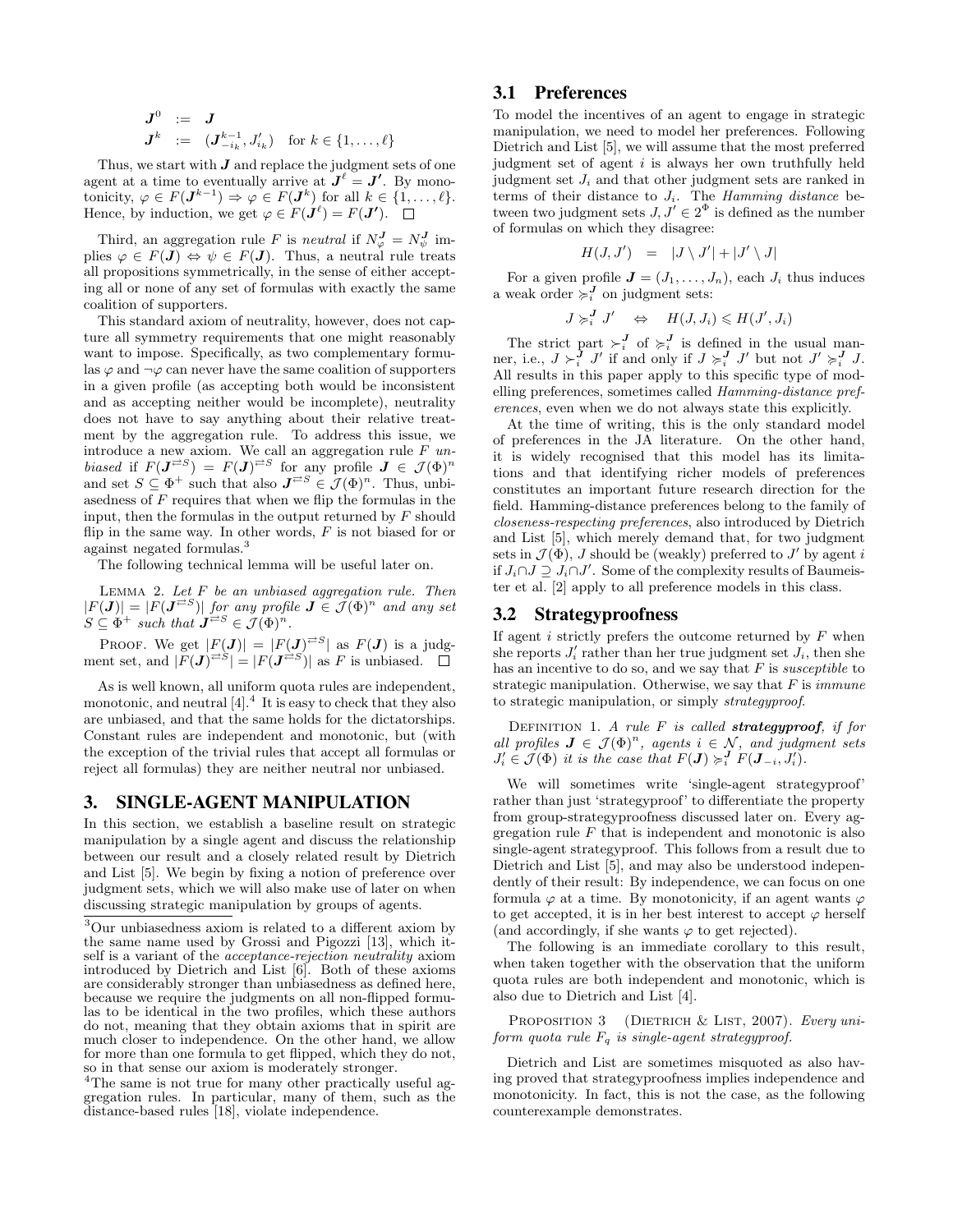Example 1. Consider an aggregation problem with preagenda  $\Phi^+ = \{p, q\}$  and a rule F for which the outcome only depends on agent 1.  $F$  returns  $\{p,q\}$  in case agent 1 accepts p, and F returns  $\{\neg p, \neg q\}$  in case agent 1 accepts  $\neg p$ . Thus, F does not take agent 1's judgment on q into account. F is neither independent (because the acceptance of q depends on the acceptance of  $p$ ) nor monotonic (because agent 1 can switch from rejecting to accepting q, with the result being that the collective switches from accepting to rejecting q). Nevertheless,  $F$  is strategyproof: in all four possible situations, agent 1 cannot increase the number of agreements between the outcome and her sincere judgment set by switching to a different judgment set.

Hence, the set of independent and monotonic rules is a strict subset of the set of single-agent strategyproof rules. What Dietrich and List [5] did prove, however, is that an aggregation rule  $F$  is independent and monotonic if and only if  $F$  is strategyproof for agents with any kind of closenessrespecting preferences—rather than just for those with Hamming-distance preferences. For agents with Hammingdistance preferences, so far no characterisation of the class of strategyproof aggregation rules has been known. We provide such a result here that characterises the strategyproof rules within the class of neutral-unbiased rules.

THEOREM 4. A neutral and unbiased aggregation rule F is single-agent strategyproof if and only if it is both independent and monotonic.

PROOF. As we have seen earlier, the right-to-left direction holds even without the assumptions of neutrality and unbiasedness. It is a direct consequence of the aforementioned result by Dietrich and List [5]. For the other direction, we shall establish the contrapositive. So let  $F$  be neutral and unbiased, but not both independent and monotonic. We need to find a profile where  $F$  can be manipulated.

By Lemma 1, there is a situation where  $N_{\varphi}^{J} \subseteq N_{\varphi}^{J'}$  and  $\varphi \in F(\mathbf{J})$ , but  $\varphi \notin F(\mathbf{J'})$ . When moving from  $\mathbf{J}$  to  $\mathbf{J'}$ , one agent must be the first to trigger this change, so w.l.o.g., we may assume only agent i changed her judgment set between the two, i.e.,  $\boldsymbol{J}$  and  $\boldsymbol{J}'$  are  $\{i\}$ -variants.

First, consider the special case where  $i$  is the only agent in the group (i.e., where  $n = 1$ ). Let  $S \subseteq \Phi^+$  be the set of pre-agenda formulas on which  $J_i$  and  $J'_i$  differ, i.e.,  $J_i^{\overrightarrow{c}} = J'_i$  and thus  $J^{\overrightarrow{c}} = J'$ . Hence, by unbiasedness,  $F(\bm{J}') = F(\bm{J})^{\neq S}$ . As  $F(\bm{J})$  and  $F(\bm{J}')$  differ on  $\varphi$ , this means that S must contain  $\varphi$  (or  $\varphi'$ , in case  $\varphi$  is of the form  $\varphi = \neg \varphi'$ ). Thus, also  $J_i$  and  $J'_i$  differ on  $\varphi$ . In other words, this excludes the case of  $N_{\varphi}^{J} = N_{\varphi}^{J'}$ . So we must have  $N_{\varphi}^{J} \subset N_{\varphi}^{J'}$ , meaning that  $\varphi \notin J_i$  and  $\varphi \in J'_i$ . As  $n = 1$ , for any formula  $\psi \in \Phi$ , the coalitions of supporters of  $\psi$  in the two profiles,  $N_{\psi}^{J}$  and  $N_{\psi}^{J'}$ , are either empty or the singleton  $\{i\}$ . This allows us to apply neutrality in the following way: If agent i agrees on  $\varphi$  and  $\psi$ , then also the outcome must agree on  $\varphi$  and  $\psi$ . Now partition  $\Phi$  into four sets: the formulas agent i accepts in both profiles  $(J_i \cap J'_i)$ , the formulas she rejects in both profiles  $(\Phi \setminus (J_i \cup J'_i))$ , the formulas she initially rejects and then accepts  $(J_i' \setminus J_i)$ , and those she initially accepts and then rejects  $(J_i \setminus J'_i)$ . This perspective allows us to fully determine which formulas are either accepted or rejected in each of the two profiles:

|                                  | $F(\bm{J})$        | $F(\bm{J'})$        |
|----------------------------------|--------------------|---------------------|
| $J_i \cap J'_i$                  | out (by Lemma 2)   | out (by neutrality) |
| $\Phi \setminus (J_i \cup J_i')$ | in (by neutrality) | in (by Lemma 2)     |
| $J_i' \setminus J_i$             | in (by neutrality) | out (by neutrality) |
| $J_i \setminus J'_i$             | out (by Lemma 2)   | in (by Lemma 2)     |

All table entries that are marked 'by neutrality' follow from neutrality together with what we know about the acceptance/rejection of  $\varphi$ . The remaining four table entries then follow from Lemma 2, according to which  $|F(\mathbf{J})|$  =  $|F(\mathbf{J'})|$ , because no other option would permit us to preserve the cardinality of the outcome when moving between the two profiles. To see this, observe (i) that  $J_i, J'_i \in \mathcal{J}(\Phi)$ entails  $|J'_i \setminus J_i| = |J_i \setminus J'_i|$  and that  $(ii)$  all formulas coverd by any given table entry must all behave in the same way (again, due to neutrality). In conclusion, we obtain  $F(\mathbf{J}) = [\Phi \setminus (J_i \cup J'_i)] \cup [J'_i \setminus J_i] = \Phi \setminus J_i$  and  $F(\mathbf{J'}) = \Phi \setminus J'_i$ . In other words, agent  $i$  has a clear incentive to manipulate when in profile  $J$  and to report  $J_i'$  instead of  $J_i$ .

Now suppose  $n > 1$ . Instead of showing directly that  $F$  can be manipulated, we instead show that if  $F$  were to be strategyproof, then there would exist another rule  $F'$  for single-agent profiles that is neutral, unbiased, not both independent and monotonic, and yet strategyproof. As we have just seen that the latter is not the case, the former cannot be the case either. So suppose  $F$  is strategyproof. We construct  $F' : \mathcal{J}(\Phi)^1 \to 2^{\Phi}$  as follows. For any  $J \in \mathcal{J}(\Phi)^1$ , let  $F' : (J) \mapsto F(\mathbf{J}_{-i}, J)$ . That is,  $F'$  is the restriction of F to agent  $i$ , with the judgments of the other agents being fixed as in **J** and **J'** (recall that  $J_{-i} = J'_{-i}$ ). Neutrality, unbiasedness, and strategyproofness immediately transfer from  $F$  to  $F'$ , for any restriction of this kind. Only for the property of not being both independent and monotonic, we need to verify that the characterising property of Lemma 1 really is violated for  $F'$  as well. But this is easily seen to be the case: we have  $N_{\varphi}^{(J_i)} \subseteq N_{\varphi}^{(J_i')}$  and  $\varphi \in F'((J_i)) = F(J)$  but  $\varphi \notin F'((J'_i)) = F(\mathbf{J}')$ . This concludes the proof.

As an aside, we note that Theorem 4 is not in conflict with the classical Gibbard-Satterthwaite Theorem [12, 21] in voting theory, which—loosely speaking—says that no nondictatorial voting rule for three or more alternatives can be strategyproof. The reason is that here we are lacking a counterpart for those three alternatives. Rather, in the context of the independence axiom, JA may be seen as a series of elections with two (i.e., fewer than three) alternatives, one for each formula  $\varphi$  in the pre-agenda, with the two alternatives being  $\varphi$  and  $\neg \varphi$ . To obtain results in JA that resemble the Gibbard-Satterthwaite Theorem one has to focus on aggregation problems with specific agendas to model preferences. Dietrich and List [5] establish a result of this kind.

# 4. GROUP MANIPULATION

In this section, we generalise the definition of strategyproofness discussed earlier to obtain a definition of groupstrategyproofness, requiring that no coalition of agents should ever have an incentive to misreport their judgments. We then characterise the family of (neutral and unbiased) aggregation rules that is group-strategyproof in this sense.

#### 4.1 Definition of the Concept

As we will see, the size of the coalition of manipulators is an important parameter in our characterisation of group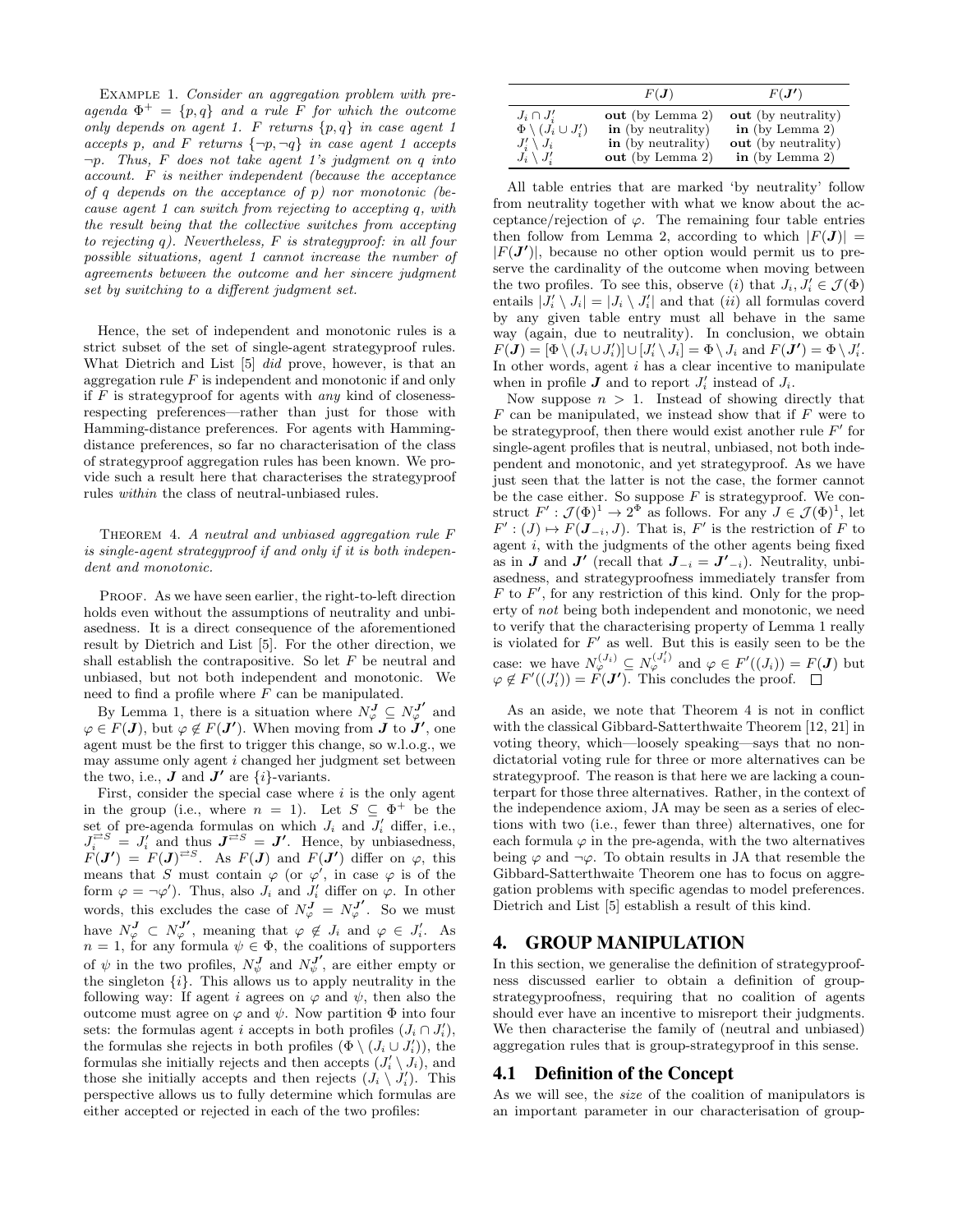strategyproof rules. For instance, a given rule may be subject to manipulation by three agents, but not by one or two agents. We therefore formulate our definition relative to a number  $k$ , the maximum number of agents that may form a coalition for the purposes of strategic manipulation.

DEFINITION 2. An aggregation rule  $F$  is called groupstrategyproof against coalitions of up to k manipulators, if for all profiles  $J \in \mathcal{J}(\Phi)^n$ , coalitions  $C \subseteq \mathcal{N}$  with  $|C| \leq k$ , and C-variants  $J' \in \mathcal{J}(\Phi)^n$  of  $J$  it is the case that  $F(\mathbf{J}) \succcurlyeq_i^{\mathbf{J}} F(\mathbf{J'})$  for all agents  $i \in C$ .

In the above definition, C is the set of manipulators and the other agents are truthful.  $J$  is the truthful profile and  $J'$ is the result of the agents in  $C$  misreporting their judgments. Intuitively, the definition says that there exists no group of up to  $k$  agents who can, in at least one situation, change their judgment sets in such a way that they all (strictly) prefer the new outcome over the old one. Note that for the special case of  $k = 1$ , we recover Definition 1.

Example 2. Consider the following profile with five agents and the pre-agenda  $\Phi^+ = {\varphi_1, \varphi_2, \varphi_3}$ :

|            | $\varphi_1$ | $\varphi_2$ | $\varphi_3$ | $\neg \varphi_1$ | 92י      | ٦ $\varphi_3$ |
|------------|-------------|-------------|-------------|------------------|----------|---------------|
| Agent 1    | $\times$    |             |             |                  | ×        | $\times$      |
| Agent 2    |             | $\times$    | ✓           | X                |          | ×             |
| Agent 3    |             |             | X           | X                | $\times$ |               |
| $Agent\ 4$ | ×           | ×           | X           |                  |          |               |
| Agent 5    | ×           | ×           | $\times$    |                  |          |               |
| Majority   | ×           | X           | $\times$    |                  |          |               |

Now suppose the first three agents manipulate by flipping their judgments corresponding to the cells shaded in grey. This will cause every single formula in the majority outcome to flip as well. In the initial profile, for each of the manipulators, the Hamming distance between the outcome and her individual judgment set is 4. After the change, the distance between the new outcome and the old (i.e., truthful) individual judgment set shrinks to 2 for each of them. Hence, the majority rule is not group-strategyproof against three manipulators—at least not in a world with a population of five. Importantly, observe that each manipulator performs a manipulation on one formula (and its complement) that damages her own interests, but this is made up for by the other two performing manipulations that benefit her.

Two families of aggregation rules that are immediately seen to be group-strategyproof, against coalitions of any size, are the dictatorships and the constant rules.

Observe that group-strategyproofness for  $($ up to $)$  k implies group-strategyproofness for (up to)  $k-1$ . Thus, for positive results we will look for the largest  $k$  for which they apply, while for negative results we will look for the smallest such  $k$ . If  $F$  is group-strategyproof for any coalition size  $k$ , we simply say that  $F$  is group-strategyproof.

## 4.2 Manipulation by Two Agents

We first analyse the case of  $k = 2$ , i.e., the case of up to two agents manipulating, and find that the situation is no worse than for the single-agent case covered by Theorem 4.

THEOREM 5. A neutral and unbiased aggregation rule  $F$ is group-strategyproof against coalitions of up to two manipulators if and only if it is both independent and monotonic.

PROOF.  $(\Rightarrow)$  We proceed by contraposition. Suppose F is neutral and unbiased but not both independent and monotonic. Then, by Theorem 4,  $F$  is not group-strategyproof even against a single agent (i.e., a coalition of one manipulator). Hence,  $F$  certainly is not group-strategyproof for coalitions of up to two manipulators.

 $(\Leftarrow)$  Assume F is neutral, unbiased, independent, and monotonic. By Theorem 4, there cannot be a manipulation with a coalition of a single agent. So, w.l.o.g., suppose there are *exactly* two manipulators. Since  $F$  is monotonic, the manipulators cannot manipulate on formulas for which their individual judgment sets agree (because their truthful judgments on such formulas are optimal for both of them already). Therefore, any manipulator who changes her individual judgment set to have an effect on the outcome must go against her own preferences in order to benefit the other agent. As preferences are defined in terms of the Hamming distance, each of the two manipulators will have to require the other one to perform strictly more such manipulations on individual formulas than she performs herself. But this clearly is a contradiction.  $\square$ 

### 4.3 Manipulation by More Than Two Agents

To understand the case of arbitrary numbers of manipulators, we first focus on the case of  $k = 3$  manipulators. We will require a definition of what it means for an agent to be able to have an effect on a given formula in a given profile.

DEFINITION 3. Agent  $i \in \mathcal{N}$  is called **effective** on formula  $\varphi \in \Phi^+$  in profile  $\mathbf{J} \in \mathcal{J}(\Phi)^n$  with  $J_i^{\vec{r}} \varphi \in \mathcal{J}(\Phi)$  if it is the case that both  $\varphi \in F(\mathbf{J}) \not\Leftrightarrow \varphi \in F(\mathbf{J}_{-i}, J_i^{\pm \varphi})$  and  $\neg \varphi \in F(\mathbf{J}) \nleftrightarrow \neg \varphi \in F(\mathbf{J}_{-i}, J_i^{\neq \varphi}).$ 

Thus, agent i is effective on  $\varphi$  in **J**, if she can flip her judgment on  $\varphi$  whilst remaining complete and consistent, and if due to that flip the status of both  $\varphi$  and  $\neg \varphi$  changes in the outcome. If, for the initial outcome  $F(\mathbf{J})$ , it is the case that exactly one of  $\varphi$  and  $\neg \varphi$  is accepted (i.e., if F is complete and complement-free in this instance), then this property is preserved in the changed outcome  $F(\mathbf{J}_{-i}, J_i^{\rightleftarrows}\varphi)$ . Otherwise, it continues to be violated.

We now prove a technical lemma that fully characterises the class of group-strategyproof aggregation rules for the special case of three agents (and thus at most three manipulators) and an agenda of three positive formulas (i.e., six formulas overall). We will later use this characterisation as a gadget to characterise rules for arbitrary numbers of agents and arbitrary agendas that are group-strategyproof against up to three manipulators. The first part of the proof of the following lemma amounts to a generalisation of the technique employed in Example 2 to obtain a profile in which a successful manipulation may occur.

LEMMA 6. Suppose  $\mathcal{N} = \{1, 2, 3\}$  and  $|\Phi^+| = 3$ . Then a neutral and unbiased aggregation rule F is groupstrategyproof if and only if it is independent and monotonic and there are no unanimous profile  $(J, J, J) \in \mathcal{J}(\Phi)^3$ and bijection  $g : \mathcal{N} \to \Phi^+$  such that, for all  $i \in$  $N$ , agent i is effective on agenda formula  $g(i)$  in profile  $(J^{\neq g(1)}, J^{\neq g(2)}, \tilde{J}^{\neq g(3)}) \in \mathcal{J}(\Phi)^3.$ 

PROOF.  $(\Rightarrow)$  We prove the contrapositive. Let F be a neutral and unbiased aggregation rule. First of all, if  $F$  is not both independent and monotonic, we know that it is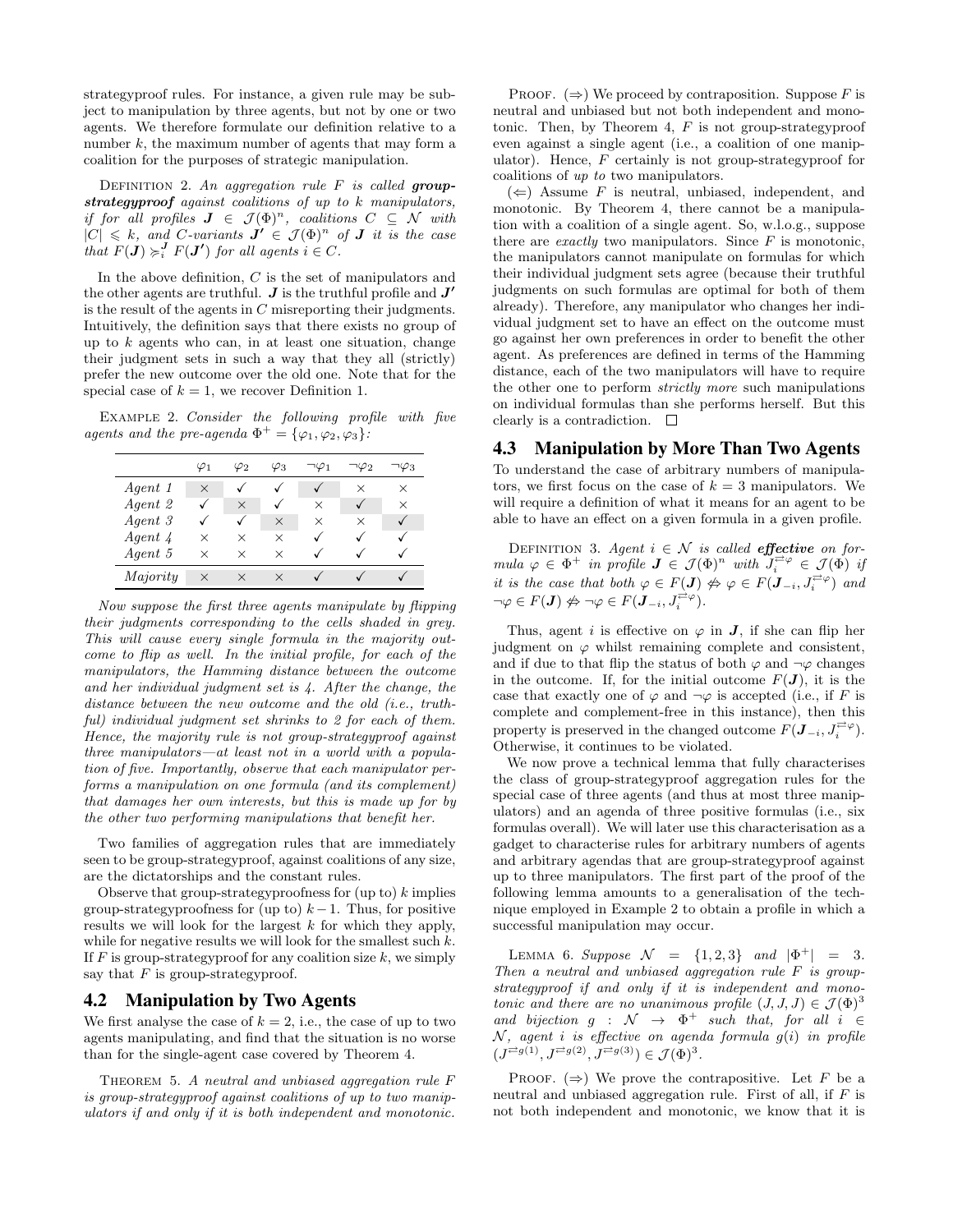manipulable by a single agent by Theorem 4. Therefore, assume  $F$  is independent and monotonic, and suppose that there are a unanimous profile  $(J, J, J)$  and a bijection g as described above. Let  $\Phi^+ = {\varphi_1, \varphi_2, \varphi_3}.$  W.l.o.g., as we can rename the formulas, we may assume that  $g(i) = \varphi_i$  for all  $i \in \mathcal{N}$ . Also w.l.o.g., we may assume that  $J = {\varphi_1, \varphi_2, \varphi_3},$ because for any aggregation problem where a negative formula  $\neg \varphi_i$  occurs in J, there exists an equivalent aggregation problem where  $\neg \varphi_i$  has been replaced by the positive formula  $\top \wedge \neg \varphi_i$  and  $\varphi_i$  by its negation. We now need to show that there exists a profile in which manipulation can occur. This profile is  $J = (J^{\neq \varphi_1}, J^{\neq \varphi_2}, J^{\neq \varphi_3})$ . Indeed, let J be the truthful profile. Then the result of each agent  $i$  manipulating by flipping formula  $\varphi_i$  is profile  $(J, J, J)$ . As all three agents are effective, all three formulas must have changed status during manipulation. By monotonicity, this change must have occurred "in the right direction", i.e., we have  $F(\mathbf{J}) = {\neg \varphi_1, \neg \varphi_2, \neg \varphi_3}$  and  $F(J, J, J) = {\varphi_1, \varphi_2, \varphi_3}.$ 

We can now easily verify that for each agent  $i$  the Hamming distance between her truthful judgment set  $J^{\rightleftarrows}\varphi_i$ , e.g.,  ${\lbrace \neg \varphi_1, \varphi_2, \varphi_3 \rbrace}$  for agent 1, and the nonmanipulated outcome  $\{\neg \varphi_1, \neg \varphi_2, \neg \varphi_3\}$  is higher than the Hamming distance between her truthful judgment set and the manipulated outcome  $\{\varphi_1,\varphi_2,\varphi_3\}$ , namely  $H(J^{\neq \varphi_i},F(J)) = 4$  rather than  $H(J^{\overrightarrow{c}\varphi_i}, F(J,J,J)) = 2$ . Therefore, F is not groupstrategyproof against manipulation by all three agents.

 $(\Leftarrow)$  Let F be an aggregation rule that is neutral, unbiased, independent, and monotonic. Now suppose that for every unanimous profile  $(J, J, J)$  and for every bijection q there is some agent i such that i is not effective on formula  $g(i)$ . This amounts to saying that, for every unanimous profile  $(J, J, J)$  and every possible bijection g, there will always be at most two effective agents over the formulas in  $\Phi^+$ . Hence, it will always be possible to use the reasoning employed in the proof of the right-to-left direction of Theorem 5 to show that F must be group-strategyproof.  $\Box$ 

Observe that independence and neutrality of an aggregation rule  $F$  together imply that  $F$  must be induced by a local rule, a boolean function over subsets of  $N$ , that decides for each formula  $\varphi$  in the agenda whether it should be accepted based only on the coalitions of individual agents that accept  $\varphi$ . This observation is useful in that it allows us to fully classify all aggregation rules covered by Lemma 6 as either group-strategyproof or susceptible to strategic manipulation. For three agents and one formula (that may be accepted or rejected), there are  $2^{2 \cdot 2 \cdot 2} = 256$  possible local rules. But only 20 of them are monotonic.<sup>5</sup> We have enumerated these rules using a simple computer program. They consist of 3 dictatorships (one for each agent), 2 constant rules (always-accept and always-reject), the nomination rule (the quota rule with quota 1), the majority rule (the quota rule with quota 2), the unanimity rule (the quota rule with quota 3), 6 two-agent rules (with one dummy agent and the other two using either a nomination or a unanimity rule), and 6 weighted quota rules (with one agent having weight 2, two having weight 1, and the quota being either 2 or 3).

Using Lemma 6 it is now easy to check that, for  $n = 3$ and  $|\Phi^+| = 3$ , amongst the neutral, unbiased, independent, and monotonic aggregation rules, the only ones that can be manipulated by the full group are the nomination rule and the unanimity rule. For example, for the nomination rule all three agents are effective for  $\varphi$  in any situation where currently none of them accepts  $\varphi$ . On the other hand, for the majority rule, for instance, it is impossible to find a situation where all three agents are effective for  $\varphi$  whilst currently agreeing on  $\varphi$  (agent 1 is effective only when agents 2 and 3 disagree, and so forth). Thus, we may rewrite Lemma 6 in the following simplified form.

LEMMA 7. Suppose  $n = 3$  and  $|\Phi^+| = 3$ . Then a neutral and unbiased aggregation rule  $F$  is group-strategyproof if and only if it is independent and monotonic, and if it is neither the nomination rule nor the unanimity rule.

Unfortunately, as Example 2 demonstrates, this very positive result does not generalise to larger numbers of agents. Specifically, although the majority rule is groupstrategyproof for three agents, it can be manipulated by three agents when the overall number of agents is five. The reason is that, when we use the majority rule for five agents and keep the judgments of two (sincere) agents fixed, then the resulting rule implicitly defined over the remaining three agents is in fact the nomination rule, which we have seen to be manipulable in a world with only three agents.

For our next result we are going to generalise this idea of a rule for three agents being implicitly defined by a rule for a larger population when we keep the judgments of all but three agents fixed. Note that this result only applies to the case of atomic agendas; the implications of this restriction are discussed at the end of this section.

THEOREM 8. Suppose the agenda  $\Phi$  is atomic. Then a neutral and unbiased aggregation rule F is groupstrategyproof against coalitions of up to three manipulators if and only if  $F$  is independent and monotonic, and if none of the restrictions of F to three agents and three pre-agenda formulas is either the nomination rule or the unanimity rule.

PROOF. By Theorem 4, amongst the neutral and unbiased aggregation rules, only the independent and monotonic rules can potentially be group-strategyproof. Thus, what the theorem claims on top of this basic insight is that a neutral, unbiased, independent, and monotonic rule  $F$  can be manipulated by a coalition of 3 agents if and only if there exist a set of 3 agents and a set of 3 formulas in the preagenda such that, when we keep everything else fixed (the judgments of the other  $n-3$  agents on everything and the judgments of the 3 selected agents on the other agenda formulas), the resulting aggregation rule is either the nomination rule or the unanimity rule. The right-to-left direction of this latter claims is an immediate consequence of Lemma 7: If there is such a restriction that is the nomination or the unanimity rule, then that restricted rule can be manipulated by Lemma 7, and thus  $F$  can be manipulated by the very same moves. The left-to-right direction of the same claim is also immediate in case the original aggregation problem has a pre-agenda of 3 formulas only.

So all that remains to be shown is that the focus on 3 preagenda formulas at a time is sufficient to catch at least one situation in which manipulation is possible whenever manipulation is possible at all. So suppose that in a world with 3 agents there exists a successful manipulation involving  $m$ positive formulas. We need to show that then there also

<sup>5</sup>Readers familiar with coalitional game theory may recognise 20, the third Dedekind number [11], as the number of simple games for three players [22].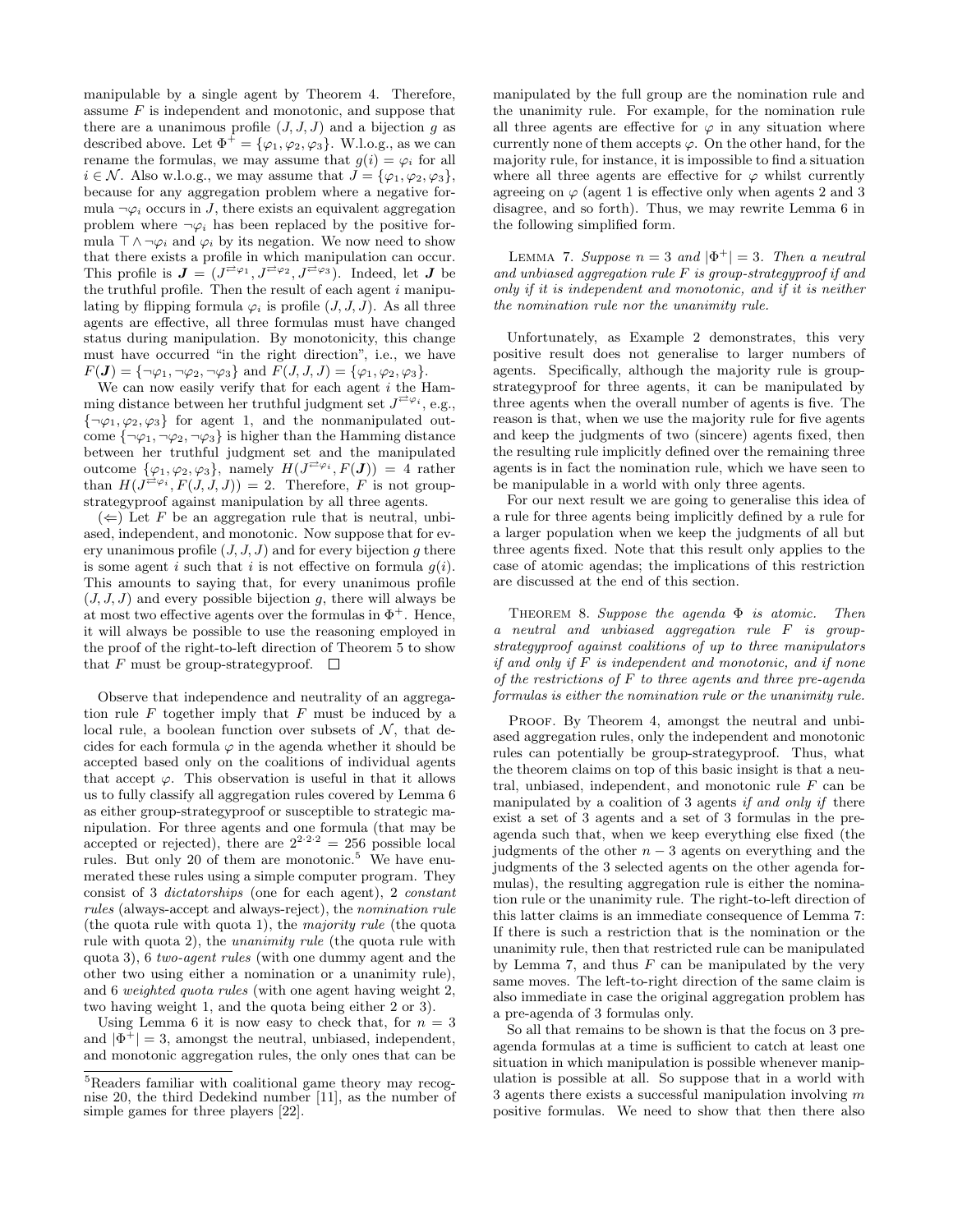exists a manipulation involving only 3 of those formulas.<sup>6</sup> First, w.l.o.g., we may assume that every formula involved in the manipulation changed its acceptance status in the outcome (otherwise, simply not manipulating such a formula does not change the result). Second, w.l.o.g., we may assume that none of the formulas involved in the manipulation was flipped by all 3 agents (because otherwise none of them would have benefitted from getting this formula flipped in the outcome). So every formula involved is flipped by either one or two agents. The agents flipping  $\varphi$  always prefer the sincere outcome for  $\varphi$ , and the ones not flipping  $\varphi$  always prefer the insincere outcome for  $\varphi$  (just as in Example 2). Thus, there are six types of formulas:  $(+1, +1, -1)$ -formulas are those where the manipulation benefits agents 1 and 2 but harms agent 3;  $(+1, -1, -1)$ -formulas are those where the manipulation benefits 1 but harms 2 and 3; and so forth. The numbers, +1 and −1, indicate the changes to the Hamming distances for the 3 agents caused by the formula in question. When adding up the vectors corresponding to the  $m$  formulas we must get a positive number in each of the  $3$ positions (otherwise the corresponding agent does not benefit from the overall manipulation). It is easy to see that this is only possible if of  $(+1, +1, -1)$ ,  $(+1, -1, +1)$ , and  $(-1, +1, +1)$ , i.e., the formulas benefitting two agents and harming only one agent, each shows up at least once. But if the agents only manipulate on the corresponding 3 formulas, they also all benefit, i.e., we have shown that a manipulation involving only 3 positive formulas is feasible.  $\Box$ 

We must emphasise that Theorem 8 is a negative result, as it implies that essentially all reasonable (neutral and unbiased) aggregation rules are susceptible to strategic manipulation by groups of agents. To substantiate this claim, let us see what Theorem 8 implies for the large and important family of the the uniform quota rules.

COROLLARY 9. No uniform quota rule  $F_q$  with a quota q satisfying  $3 \leqslant q \leqslant n$  or  $1 \leqslant q \leqslant n - 2$  that is defined on an atomic agenda Φ is group-strategyproof.

PROOF. All uniform quota rules are neutral, unbiased, independent, and monotonic. Thus, by Theorem 8, to show a failure of group-strategproofness, we must find a restriction of  $F_q$  to 3 agents and 3 pre-agenda formulas for which the local rule deciding on the acceptance of each individual formula is either the nomination or the unanimity rule.

First, suppose  $3 \leq q \leq n$ . In this case, we can find a restriction of  $F_q$  to 3 agents and 3 pre-agenda formulas that is the unanimity rule: simply consider a profile in which  $q-3$  sincere agents accept  $\varphi$  and  $n-q$  sincere agents reject  $\varphi$ . Then  $\varphi$  will get accepted if and only if the three manipulators unanimously accept  $\varphi$ . Note that, due to our assumptions on q, this construction is well-defined:  $q-3 \geq 0$ ,  $n - q \geq 0$ , and  $(q - 3) + (n - q) + 3 = n$ .

Second, suppose  $1 \leqslant q \leqslant n-2$ . In this case, we can find a restriction of  $F_q$  that is the nomination rule in an analogous manner: consider a profile in which  $q - 1$  sincere agents accept  $\varphi$  and  $n-2-q$  sincere agents reject  $\varphi$ . Then  $\varphi$  will get accepted if and only if at least one of the manipulators accepts it. Also this construction is well-defined:  $q - 1 \geq 0$ ,  $n-2-q \geq 0$ , and  $(q-1)+(n-2-q)+3=n$ .  $\Box$ 

The assumptions on the quota under which Corollary 9 applies are very weak. Observe that  $n > 3$  implies that either  $3 \leq q$  or  $q \leq n-2$  (or both). Thus, for aggregation problems with  $n > 3$  agents, the only uniform quota rules that are group-strategyproof are the trivial rules that either accept or reject all formulas. These are the rules we obtain for  $q = 0$  and  $q = n + 1$ , respectively. For the special case of  $n = 3$  agents, as we have seen in the discussion following Lemma 6, in addition the majority rule is groupstrategyproof. For  $n < 3$  agents, all uniform quota rules are group-strategyproof. This follows from Theorem 5.

Theorem 8 is stated for the case of (up to)  $k = 3$  manipulators, rather than for arbitrary k. As pointed out in Section 4.1, as it is essentially a negative result (i.e., the contrapositive of the left-to-right direction, giving sufficient conditions for manipulability, is what matters most), this is the strongest possible form of this kind of result. Indeed, as essentially every reasonable neutral rule may be manipulated by coalitions of up to 3 manipulators, it certainly is the case that they also are subject to manipulation by coalitions of up to  $k = 4, 5, \ldots$  manipulators.

Finally, Theorem 8 only applies to atomic agendas. We required this restriction to be able to show that any manipulation involving m positive formulas can be reduced to a manipulation involving 3 positive formulas. For an agenda with strong logical dependencies between formulas, more positive results are possible in principle. For example, in the most extreme case, when an agenda consists of tautologies and their negations only (and assuming unanimity),<sup>7</sup> strategic manipulation is impossible, because every agent will have the exact same sincere judgment set.<sup>8</sup> However, for any agenda permitting a fair degree of variation in the range of admissible judgment sets, our results suggest that groupstrategyproofness is rarely an option. A full analysis of how agenda conditions impact on group-strategyproofness constitutes an important direction for future work.

#### 5. UNSTABLE MANIPULATION

In this section, we propose a variant of the notion of groupstrategyproofness defined earlier and show that under this new definition much more positive results are feasible. This alternative definition is inspired by the following example.

EXAMPLE 3. Recall the scenario discussed in Example 2, where five agents were using the majority rule to decide on three pairs of formulas, and the first three agents had an incentive to manipulate. Below is the profile  $J'$  we obtain after they manipulate as indicated before (starting from  $J$ ):

|          | $\varphi_1$ | $\varphi_2$ | $\varphi_3$ | $\neg \varphi_1$ | 7∕2      | ۰φ3      |
|----------|-------------|-------------|-------------|------------------|----------|----------|
| Agent 1  |             |             |             | $\times$         | ×        | X        |
| Agent 2  |             |             | ✓           | X                | $\times$ | $\times$ |
| Agent 3  |             |             |             | ×                | ×        | ×        |
| Agent 4  | ×           | $\times$    | X           |                  |          |          |
| Agent 5  | $\times$    | $\times$    | X           |                  |          |          |
| Majority |             |             |             | ×                | ×        | ×        |

Consider what happens when agent 1 opts out of the joint plan and reverses her manipulation, i.e., when we flip the

 ${}^{6}$ Because of our assumption that  $\Phi$  is atomic, we are free to change the judgments for the remaining  $m-3$  formulas back to what they were in the sincere judgment sets. This is the only reason for this assumption.

<sup>7</sup>The unanimity axiom states that any reasonable aggregation rule should map unanimous profiles  $(J, \ldots, J)$  to J. <sup>8</sup>Recall that individual judgment sets are always complete and consistent, i.e., all agents accept all tautologies.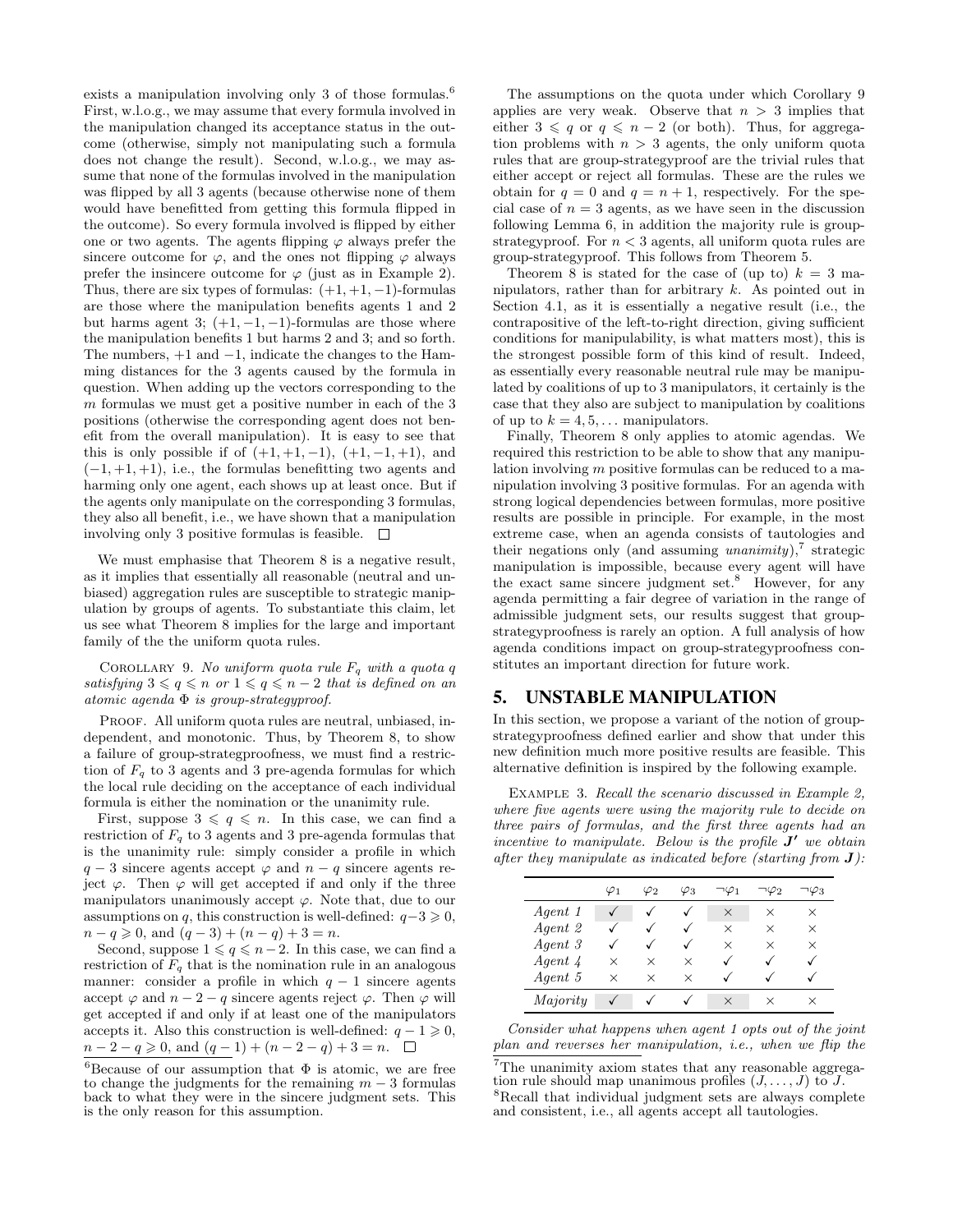judgments corresponding to the cells shaded in grey. Then the majority judgment on  $\varphi_1$  and  $\neg \varphi_1$  changes as well. As a result, agent 1 will obtain her most preferred outcome  $F(\mathbf{J'_{-1}}, J_1) = {\neg \varphi_1, \varphi_2, \varphi_3}, \text{ which is equal to her truth-}$ ful judgment set. So agent 1's preferences in our example are actually  $F(\mathbf{J}'_{-1}, J_1) \succ_1^{\mathbf{J}} F(\mathbf{J}') \succ_1^{\mathbf{J}} F(\mathbf{J})$ . Thus, she has an incentive to opt out of the joint plan—and for symmetry reasons, so does every other agent.<sup>9</sup>

This is in contrast with our previous notion of manipulation, where any agreed-upon manipulation is guaranteed to be carried out by all agents in the coalition of manipulators. Now coalitions are fragile in the sense that any one agent may opt out of a previously agreed upon manipulation, if doing so is in her own interest.

DEFINITION 4. An aggregation rule  $F$  is called groupstrategyproof against fragile coalitions of up to k manipulators, if for all profiles  $J \in \mathcal{J}(\Phi)^n$ , coalitions  $C \subseteq \mathcal{N}$ with  $|C| \leq k$ , and C-variants  $J' \in \mathcal{J}(\Phi)^n$  of  $J$  with  $F(\bm{J'}) \succ^{\bm{J}}_{i} F(\bm{J})$  and  $F(\bm{J'}_{-i},J_i) \neq F(\bm{J'})$  for all  $i \in C$ it is the case that  $F(\mathbf{J}'_{-i}, J_i) \succ_i^{\mathbf{J}} F(\mathbf{J}')$  for some  $i \in C$ .

Intuitively,  $F$  is group-strategyproof against fragile coalitions if any coalition attempting manipulation is one where every agent in the coalition has an incentive to opt out of the manipulation (i.e., to go back to her truthful judgment set). In the above definition,  $C$  is the coalition of manipulators. Condition  $F(\mathbf{J}') \succ_i^{\mathbf{J}} F(\mathbf{J})$  says that all agents in the coalition benefit from the manipulation and condition  $F(\mathbf{J'}_{-i}, J_i) \neq F(\mathbf{J'})$  says that every member of the coalition is in fact needed to achieve the new outcome. Finally,  $F(\mathbf{J'}_{-i}, J_i) \succ_i^{\mathbf{J}} F(\mathbf{J'})$  says that agent i benefits from opting out once we are in the new profile  $J'$ .

Our new definition makes manipulation more difficult and thereby immunity against manipulation more likely. Indeed, we are able to fully recover the class of aggregation rules that was shown to be single-agent strategyproof in Theorem 4, but now against coalitions of manipulators of any size, provided those coalitions are fragile.

THEOREM 10. A neutral and unbiased aggregation rule  $F$ is group-strategyproof against fragile coalitions of manipulators if and only if it is independent and monotonic.

PROOF.  $(\Rightarrow)$  Observe that F is single-agent strategyproof if and only if it is group-strategyproof against fragile coalitions of size 1 (as no single manipulator would ever want to opt out of its own coalition). Hence, groupstrategyproofness against fragile coalitions of manipulators implies standard single-agent strategyproofness. The claim then follows from Theorem 4.

 $(\Leftarrow)$  Let F be independent and monotonic. Consider two C-variants  $J, J' \in \mathcal{J}(\Phi)^n$  such that  $F(J') \succ_i^J F(J)$  and  $F(\mathbf{J'}_{-i}, J_i) \neq F(\mathbf{J'})$  for all  $i \in C$ . The latter means that every single agent in C is effective in their manipulation. By independence, we can reason formula-by-formula. By monotonicity, the effect that an agent  $i$  has on a formula she is effective for must be against her own true preferences. Thus, if she reverts back to her truthful judgment set, she will necessarily obtain a strictly preferred outcome.  $\Box$ 

In other words, under the alternative notion of strategyproofness discussed in this section, and when restricting attention to neutral and unbiased aggregation rules, singleagent strategyproofness and group-strategyproofness in fact define the same class of aggregation rules.

# 6. CONCLUSION

We have introduced the notion of group-strategyproofness into JA and found that it is a considerably more demanding property than ordinary strategyproofness against a single manipulator. For example, we have seen that, while all uniform quota rules are single-agent strategyproof (see Proposition 3), essentially none of them are group-strategyproof (see Corollary 9). Our main result, Theorem 8, shows that, for a neutral and unbiased aggregation rule, single-agent strategyproofness extends to group-strategyproofness only in case the rule is such that it is impossible to obtain either the unanimity rule or the nomination rule by fixing the judgments of all but three agents as well as the judgments of those three agents on all but three (pairs of) formulas. That this condition is highly unlikely to be satisfied is convincingly demonstrated by the aforementioned instantiation of this result to the uniform quota rules.

We have also seen that when the contracts manipulating agents make with each other are not binding, then no coordinated group manipulation is stable. This may be interpreted as offering protection against group manipulation in practice. Other forms of protection are interesting topics for future research. For instance, as we have already indicated, strong logical dependencies in the agenda will reduce opportunities for manipulation, and narrow domain restrictions [6] may offer full protection. Another avenue to pursue in this context is to extend existing work on the complexity of manipulation [2, 8] to group manipulation.

Our characterisation result for single-agent strategyproofness is of some interest in its own right and clarifies an issue that had remained vague in the literature to date, namely that independence and monotonicity alone are not sufficient to guarantee single-agent strategyproofness when an agent's preferences are induced by the Hamming distance between the outcome and an agent's true judgment set. Our Theorem 4 shows that, within the class of the neutral and unbiased rules, single-agent strategyproofness is fully characterised by independence and monotonicity. When neutrality and unbiasedness are dropped as assumptions, it is known that independence and monotonicity still are sufficient conditions for strategyproofness, but a full characterisation of the strategyproof rules for Hamming-distance preferences remains an open problem.

We have made the common assumption that preferences are induced by the Hamming distance. Our main result is negative, so it also applies to the larger class of closenessrespecting preferences. On the other hand, our positive result on group-strategyproofness against two manipulators does not extend to closeness-respecting preferences more generally, as our proof directly exploits the properties of the Hamming distance. Nevertheless, considering other forms of preferences constitutes an important direction for future work on strategic behaviour in JA, and this includes future work on group-strategyproofness.

Acknowledgments. We would like to thank the anonymous reviewers for the helpful feedback provided.

<sup>&</sup>lt;sup>9</sup>Also consider what happens if agents 1 and 2 both opt out. Then we end up in a profile with outcome  $\{\neg \varphi_1, \neg \varphi_2, \varphi_3\},\$ which is the worst possible outcome for agent 3. Thus, if agent 3 is afraid that the others may opt out, she will not agree on a joint manipulation in the first place.